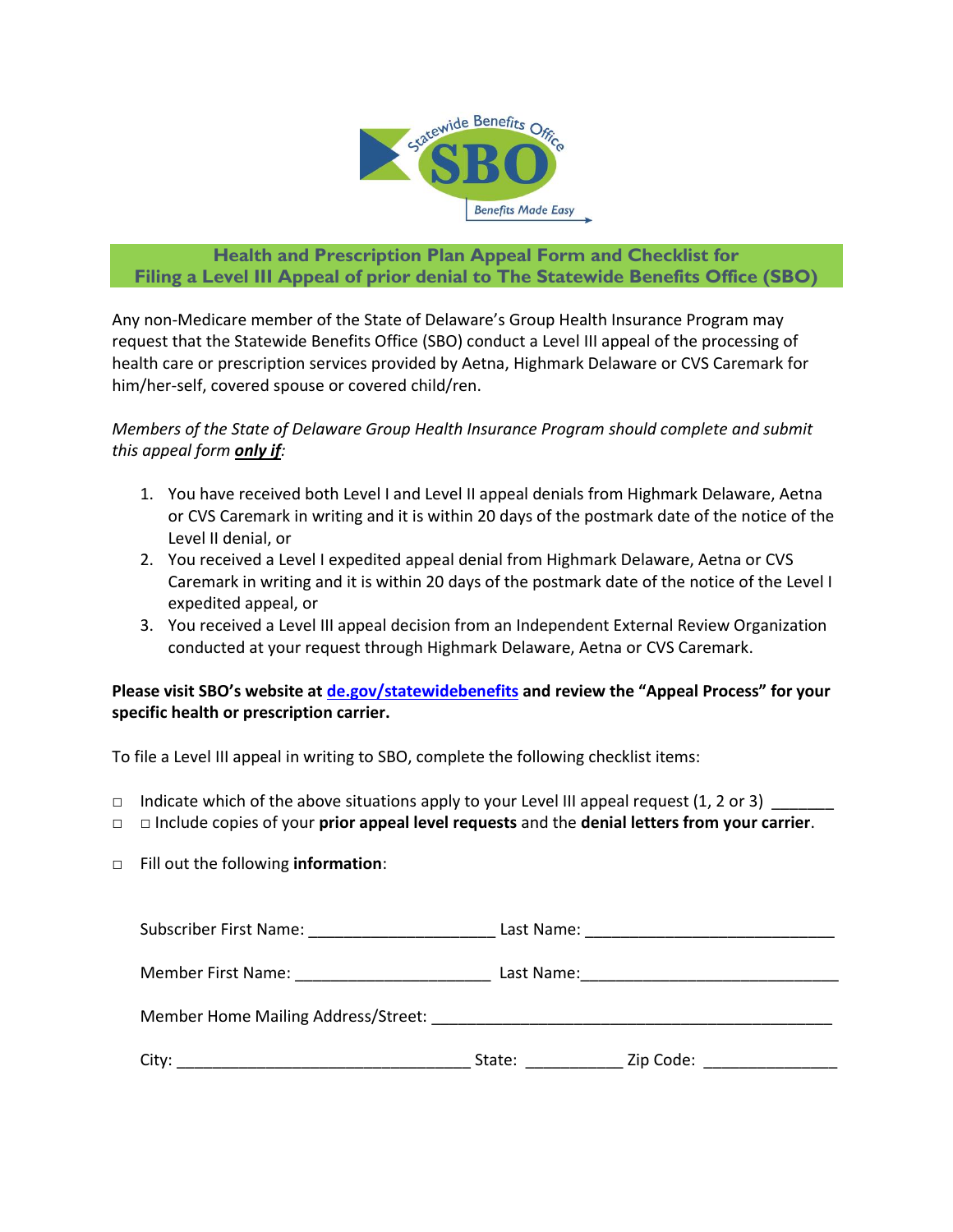E-mail Address (if applicable): \_\_\_\_\_\_\_\_\_\_\_\_\_\_\_\_\_\_\_\_\_\_\_\_\_\_\_\_\_\_\_\_\_\_\_\_\_\_\_\_\_\_\_\_\_\_\_\_\_\_

Daytime Telephone Number (between 8:00 A.M. to 4:30 P.M.):

(\_\_\_\_\_\_\_\_\_\_) \_\_\_\_\_\_\_\_\_\_\_ - \_\_\_\_\_\_\_\_\_\_\_\_\_\_\_\_\_

Subscriber's Work Agency/Department or School District Name (If a retiree, please put "pensioner"):

\_\_\_\_\_\_\_\_\_\_\_\_\_\_\_\_\_\_\_\_\_\_\_\_\_\_\_\_\_\_\_\_\_\_\_\_\_\_\_\_\_\_\_\_\_\_\_\_\_\_\_\_\_\_\_\_\_\_\_\_\_\_\_\_\_\_\_\_\_\_\_\_\_\_\_

| Subscriber's Employee ID or Pensioner ID Number ________________________________                                                                                                                                                    |                                                                           |                                                                   |  |  |  |  |
|-------------------------------------------------------------------------------------------------------------------------------------------------------------------------------------------------------------------------------------|---------------------------------------------------------------------------|-------------------------------------------------------------------|--|--|--|--|
| Health or Prescription Plan (Fill in the circle next to your plan related to this appeal):                                                                                                                                          |                                                                           |                                                                   |  |  |  |  |
|                                                                                                                                                                                                                                     | Highmark Delaware  O First State Basic  O CDH Gold  O IPA/HMO  O Comp PPO |                                                                   |  |  |  |  |
|                                                                                                                                                                                                                                     | Aetna                                                                     | O CDH Gold O HMO                                                  |  |  |  |  |
|                                                                                                                                                                                                                                     |                                                                           | Prescription Plan O CVS Caremark (non-Medicare Prescription Plan) |  |  |  |  |
| ΟR                                                                                                                                                                                                                                  |                                                                           |                                                                   |  |  |  |  |
|                                                                                                                                                                                                                                     |                                                                           |                                                                   |  |  |  |  |
| Concern/Appeal is for services provided to (Fill in the appropriate circle):<br>O Spouse O Child/ren<br>O Self <b>Solution</b>                                                                                                      |                                                                           |                                                                   |  |  |  |  |
| If Spouse or Child, provide Spouse or Child's Name and Date of Birth:                                                                                                                                                               |                                                                           |                                                                   |  |  |  |  |
|                                                                                                                                                                                                                                     |                                                                           |                                                                   |  |  |  |  |
|                                                                                                                                                                                                                                     |                                                                           |                                                                   |  |  |  |  |
| the state of the state of the state of the state of the state of the state of the state of the state of the state of the state of the state of the state of the state of the state of the state of the state of the state of t<br>. |                                                                           |                                                                   |  |  |  |  |

- □ Complete and include the **State of Delaware Authorization for Release of Protected Health**  Information Form on SBO's website at [de.gov/statewidebenefits.](https://de.gov/statewidebenefits) If appeal is for the member's spouse or child 18 years of age or older, then spouse or child must complete and sign the State of Delaware Authorization for Release Protected Health Information form.
- □ As a separate document, provide the **reason for your appeal**. This must include a detailed explanation as to why the denial should be overturned. The explanation should include specifics regarding the benefit your plan provides, what service or coverage was not provided or paid on your behalf according to your plan coverage, and the services for which you are requesting coverage. For example, "My plan states that the Emergency Room (ER) fee will be waived if the patient is admitted to the hospital. On the date in question, I went to the ER, and